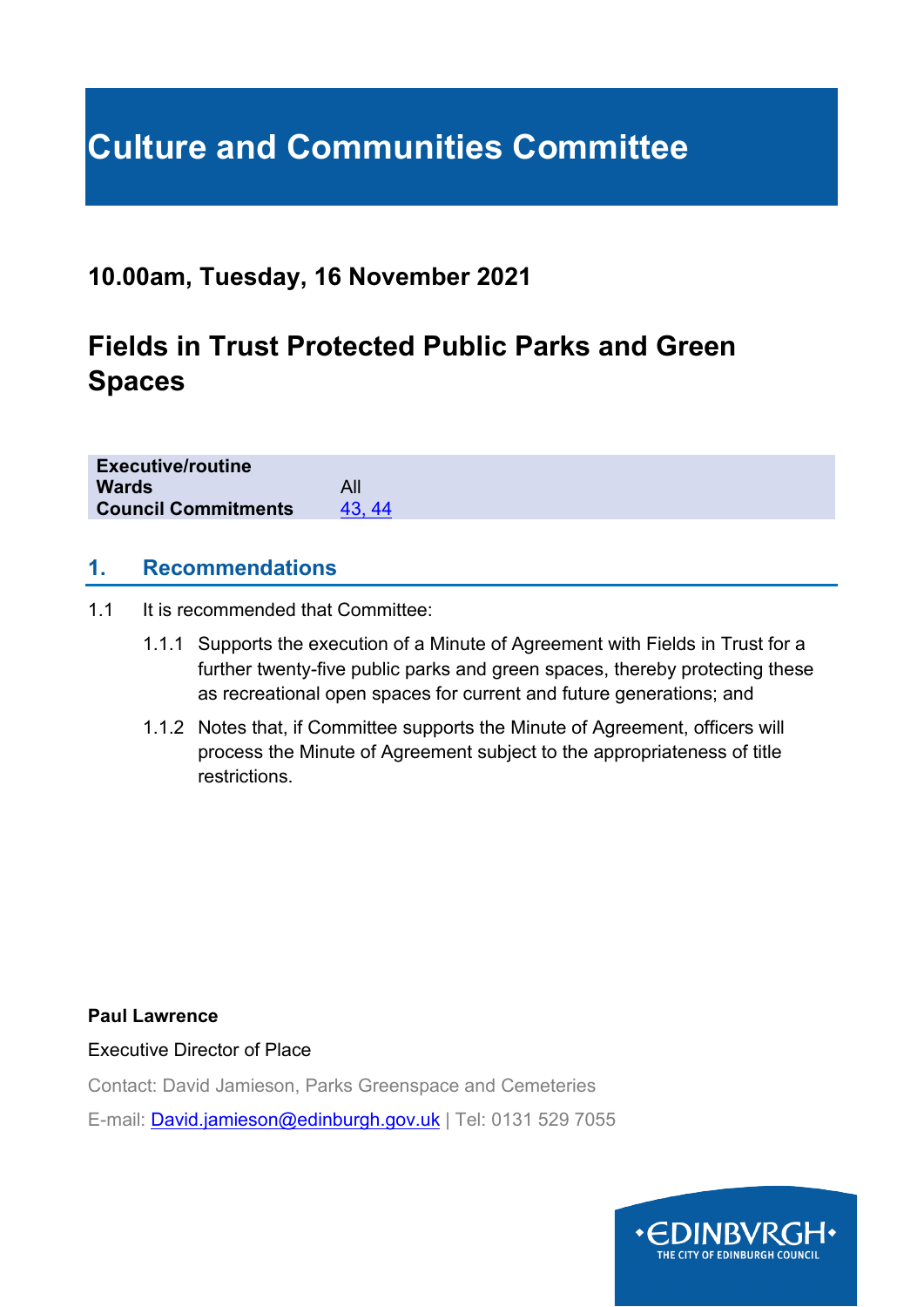**Report**

# **Fields in Trust Protected Public Parks and Green Spaces**

#### **2. Executive Summary**

2.1 The City of Edinburgh Council has an opportunity to strengthen its commitment to protect and improve its public parks by supporting the creation of a Minute of Agreement with Fields in Trust for a further 25 parks and green spaces. If approved, this will bring the total number of Edinburgh parks and green spaces protected through this mechanism to 61, serving communities who do not already have a safeguarded space close to home and ensuring that almost everyone in the city lives no more than a ten-minute walk from a park or green space which is protected for good. In making this commitment, the City of Edinburgh Council will become the first local authority in Scotland to adopt such a bold vision for their public green spaces.

#### **3. Background**

- 3.1 Using a Minute of Agreement, the independent charity Fields in Trust works in partnership with local authorities to protect parks and green spaces in perpetuity for current and future generations to enjoy. It is a robust yet flexible way of legally safeguarding a space, making it necessary that the owner seeks permission from Fields in Trust before unsympathetic developments can take place.
- 3.2 To date, the City of Edinburgh has registered 34 public parks with Fields in Trust (or under its previous operating name, the National Playing Fields Association) via a series of memorial or celebratory programmes: three King George V Memorial Parks (1930s-1950s); three Millennium Fields (2000); a Golden Jubilee Field (2002); twenty four Queen Elizabeth II Diamond Jubilee Fields (2011); a Centenary Field (2014); and two Active Spaces (2019). In addition, Minutes of Agreement for Redhall Park and Wardie Playing Fields are currently being drafted.
- 3.3 In his role as President of Fields in Trust, HRH The Duke of Cambridge, accompanied by HRH The Duchess of Cambridge, visited Starbank Park on 27 May 2021 to meet park volunteers, users and officers and to launch Fields in Trust's Greenspace Index (its annual barometer of publicly accessible local park and green space provision). First launched in 2019, this third release highlights the inequities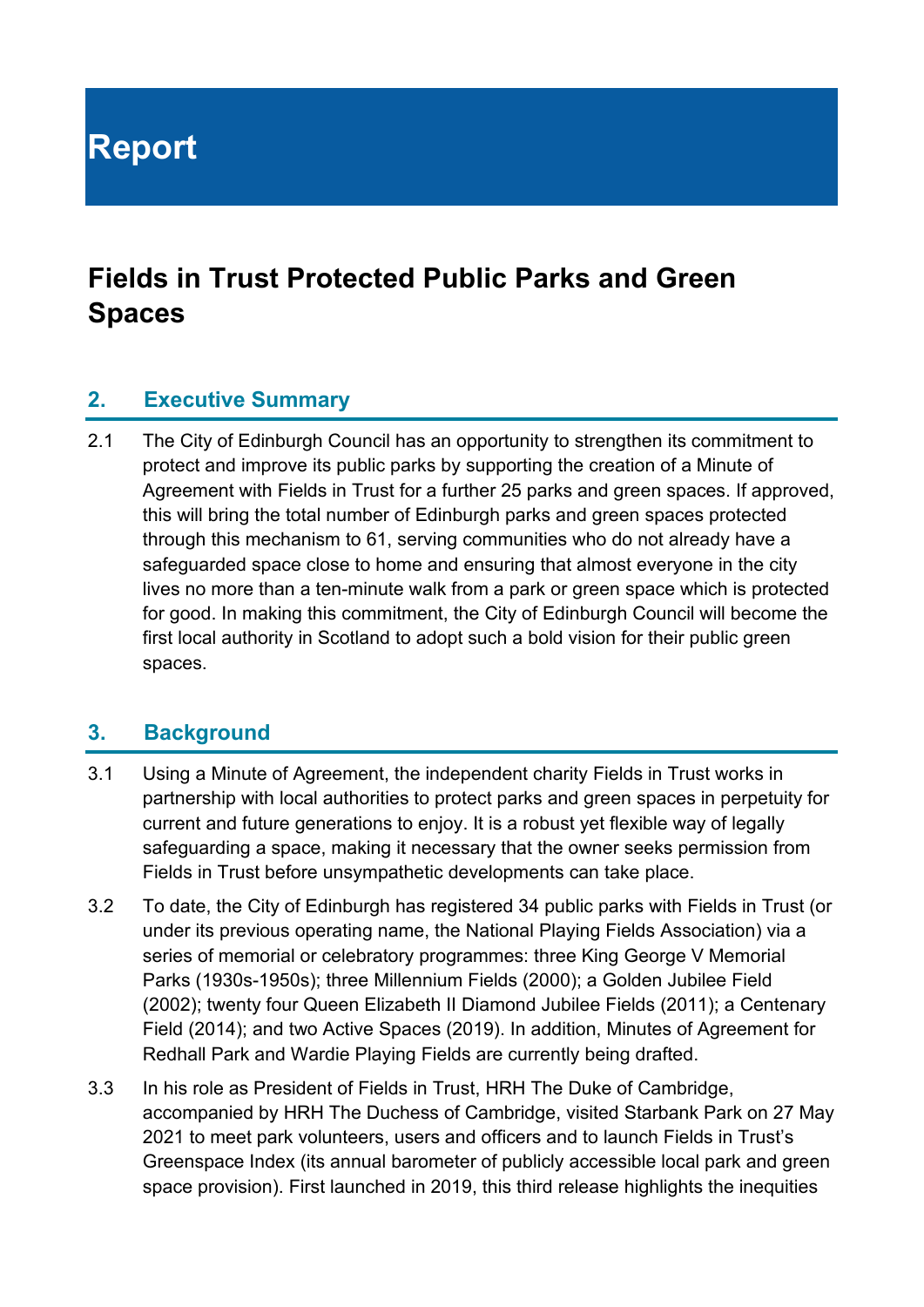in green space provision across Britain, noting that despite their indisputable value for health, wellbeing, community and environment, some parts of the nation only have access to half the green space as others, and that areas with the least provision tend to be those with a higher incidence of deprivation.

3.4 The event also provided the opportunity for Edinburgh's Lord Provost to announce that the City of Edinburgh Council would seek to ensure that almost everyone in the city lives no more than a ten-minute walk from a green space which is legally protected in perpetuity, ensuring that for years to come citizens are guaranteed a lifetime of opportunity for activity, play, learning, recuperation and community.

# **4. Main report**

- 4.1 Public parks and green spaces are proven to help people stay physically and mentally well; places where we can all move, breathe, run and play. They are an important tool to drive social cohesion, combat loneliness and build community.
- 4.2 Fields in Trust works in partnership with landowners to protect land through a Minute of Agreement, a legal commitment with the landowner which secures spaces in perpetuity for current and future generations to enjoy.
- 4.3 Using a ten-minute walk buffer as an accepted proxy for the 20 minute neighbourhood concept, officers have determined that currently 69% of the population of Edinburgh has a park or green space within a ten-minute walk that is protected in partnership with Fields in Trust. This can be increased to 92% by protecting an additional 25 specific spaces.
- 4.4 The 25 identified parks and green spaces are:
	- 4.4.1 Baronscourt Park;
	- 4.4.2 Bloomiehall Park;
	- 4.4.3 Buckstone Park and Woods;
	- 4.4.4 Burdiehouse Burn Valley Park;
	- 4.4.5 Buttercup Farm Park;
	- 4.4.6 Cammo Estate Park;
	- 4.4.7 Cramond Walled Garden;
	- 4.4.8 East Pilton Park;
	- 4.4.9 Fairmilehead Park;
	- 4.4.10 Gyle Park;
	- 4.4.11 Haugh Park;
	- 4.4.12 Jewel Park;
	- 4.4.13 Joppa Quarry Park;
	- 4.4.14 Kirkbrae Playing Fields;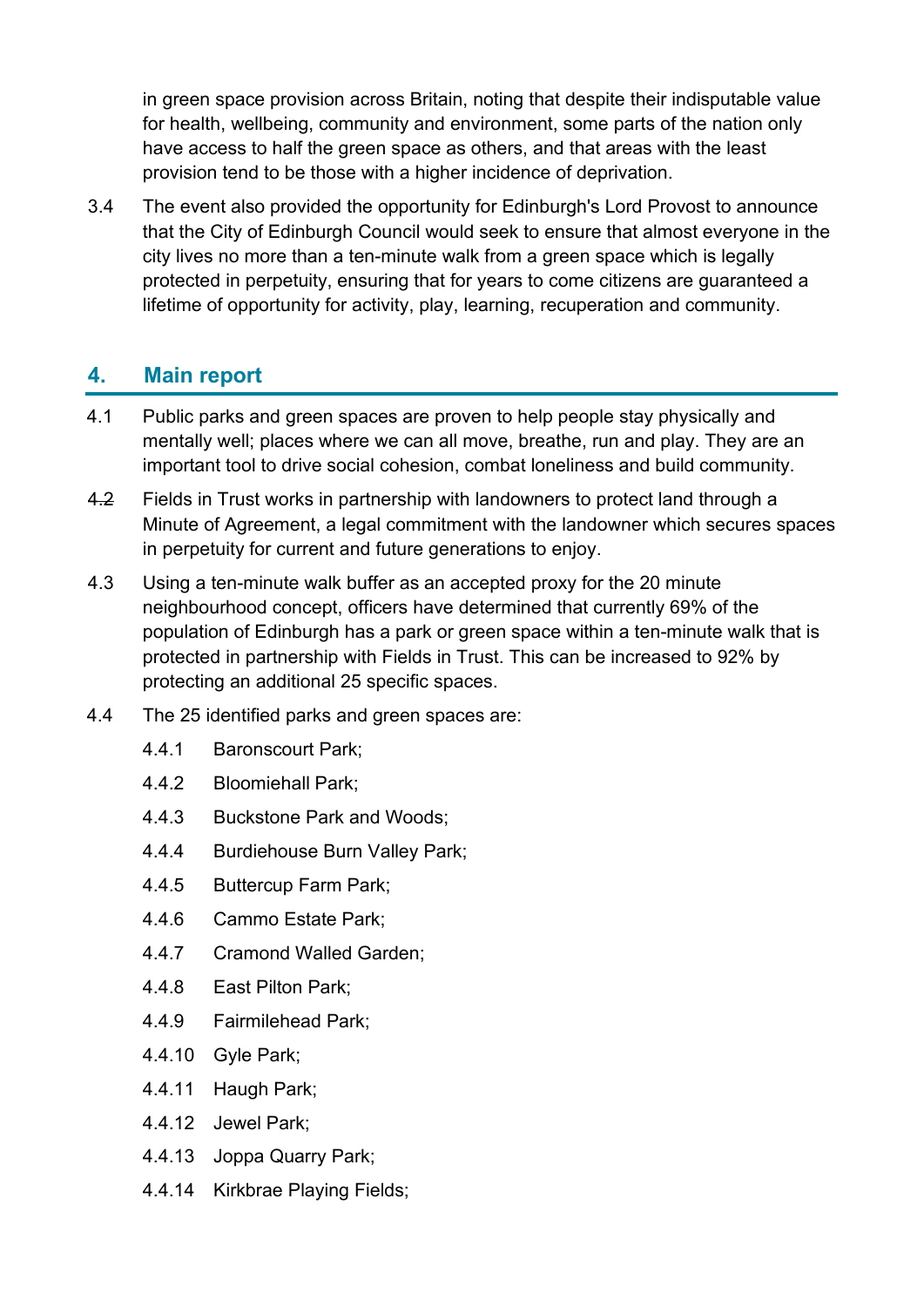- 4.4.15 Moredun Park;
- 4.4.16 Muirhouse Park;
- 4.4.17 Newcraighall Park;
- 4.4.18 Parkside Park (Newbridge);
- 4.4.19 Pikes Pool (Kirkliston);
- 4.4.20 Princes Street Gardens;
- 4.4.21 Ratho Park (Ratho);
- 4.4.22 Roseburn Park;
- 4.4.23 Seafield Recreation Ground;
- 4.4.24 Sighthill Park; and
- 4.4.25 Spylaw Park.
- 4.5 In addition to the mechanism of protection afforded by Fields in Trust, all planning applications that would result in a loss of open space (regardless of whether they are covered by Fields in Trust or not) must be assessed against applicable Local Development Plan (LDP) policy: 'Open Space Protection' (Policy Env 18) as well as any other applicable LDP policies. Presently, Edinburgh is in the process of producing its next LDP - City Plan 2030 - and this also contains a corresponding open space policy called 'Protection of Open Space' (Env 23). City Plan 2030 was recently approved by the Planning Committee on [29 September](https://democracy.edinburgh.gov.uk/ieListDocuments.aspx?CId=147&MId=6160&Ver=4) 2021 and will shortly be subject to public consultation ahead of submission to the Scottish Government for Examination.

#### **5. Next Steps**

- 5.1 If Committee agree to the introduction of Minutes of Agreement with Fields in Trust for the parks and greenspaces outlined in paragraph 4.4, officers will:
	- 5.1.1 Initiate title searches and site record investigations to ascertain suitability for including proposed parks and green spaces within a Memorandum of Agreement;
	- 5.1.2 Initiate a public consultation exercise for those identified for inclusion within a Memorandum of Agreement; and
	- 5.1.3 Process a Memorandum of Agreement with Fields in Trust.

# **6. Financial impact**

6.1 The costs of legal administration will be met from the Parks and Greenspace revenue budget.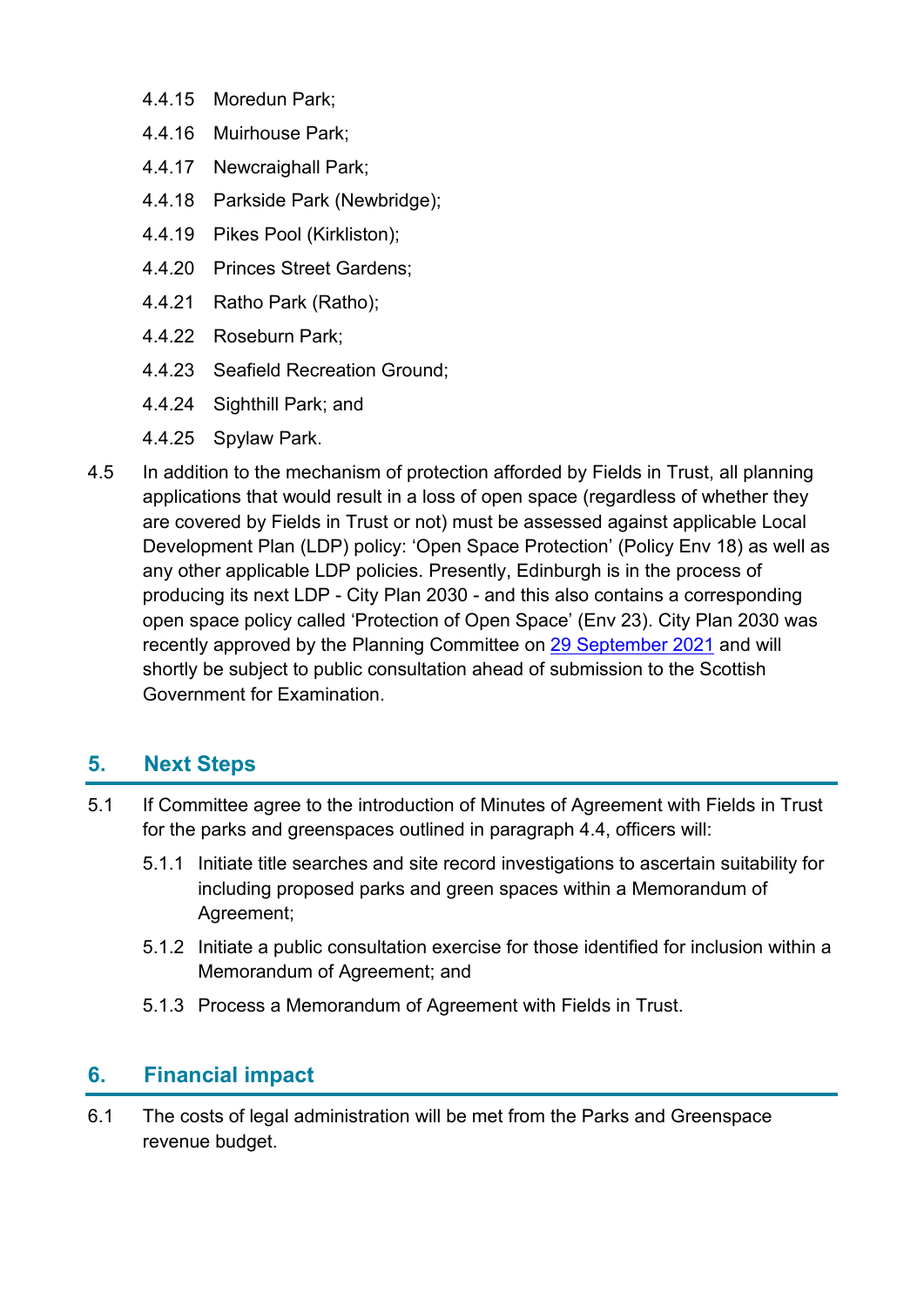# **7. Stakeholder/Community Impact**

7.1 The protection in perpetuity of parks and green spaces will have a positive impact for communities and green space users, with almost all of Edinburgh's residents being within a ten-minute walk of their nearest Fields in Trust supported green space.

# **8. Background reading/external references**

- 8.1 [Fields in Trust Protection](https://www.fieldsintrust.org/knowledge-base/fields-in-trust-protection)
- 8.2 [Green Space Index](https://www.fieldsintrust.org/green-space-index)

#### **9. Appendices**

9.1 Appendix 1 - Proposed Protections Map.